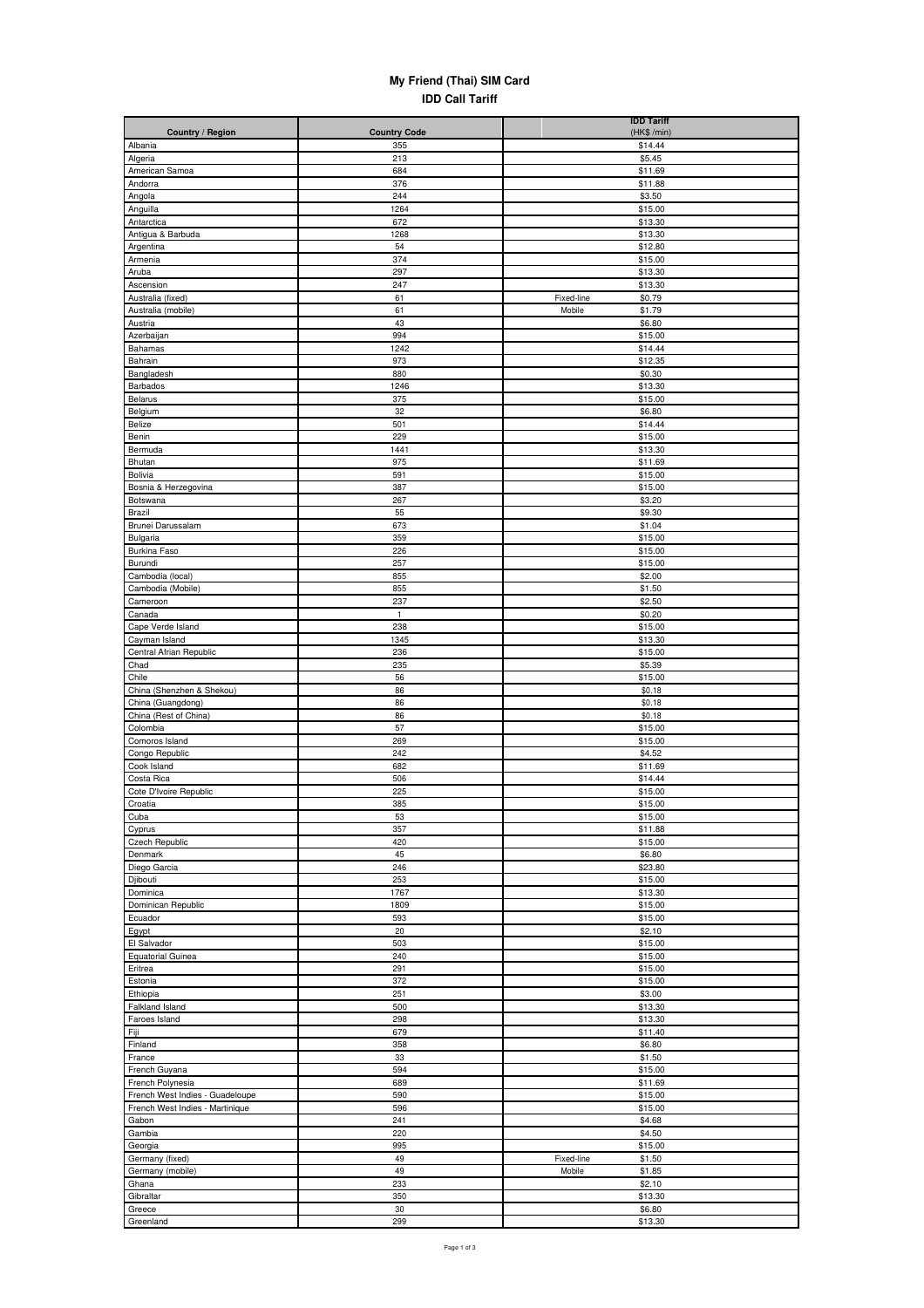## **My Friend (Thai) SIM Card IDD Call Tariff**

|                         |                                                     | <b>IDD Tariff</b>    |
|-------------------------|-----------------------------------------------------|----------------------|
| <b>Country / Region</b> | <b>Country Code</b>                                 | (HK\$ /min)          |
| Grenada<br>Guam         | 1473<br>1671                                        | \$13.30<br>\$9.30    |
| Guatemala               | 502                                                 | \$15.00              |
| Guinea Bissau           | 245                                                 | \$15.00              |
| Guinea Republic         | 224                                                 | \$15.00              |
| Guyana                  | 592                                                 | \$13.30              |
| Haiti                   | 509                                                 | \$15.00              |
| Honduras                | 504                                                 | \$15.00              |
| Hungary                 | 36                                                  | \$6.80               |
| Iceland                 | 354                                                 | \$11.10              |
| India                   | 91<br>62                                            | \$0.24<br>\$0.82     |
| Indonesia<br>Iran       | 98                                                  | \$13.30              |
| Iraq                    | 964                                                 | \$13.30              |
| Ireland                 | 353                                                 | \$6.80               |
| Israel                  | 972                                                 | \$9.30               |
| Italy                   | 39                                                  | \$1.68               |
| Jamaica                 | 1876                                                | \$13.30              |
| Japan (fixed)           | 81                                                  | \$0.79               |
| Japan (mobile)          | 81                                                  | \$0.79               |
| Jordan                  | 962<br>$\overline{7}$                               | \$13.30<br>\$15.00   |
| Kazakhstan<br>Kenya     | 254                                                 | \$2.10               |
| Kiribati                | 686                                                 | \$11.69              |
| Kuwait                  | 965                                                 | \$1.87<br>Fixed-line |
|                         | 96544 / 96550 / 96551 / 96558 / 96559 / 9656 / 9657 |                      |
| Kuwait (Mobile)         | / 9659                                              | Mobile<br>\$2.15     |
| Kyrgyzstan              | 996                                                 | \$15.00              |
| Laos<br>Latvia          | 856<br>371                                          | \$7.50<br>\$15.00    |
| Lebanon                 | 961                                                 | \$13.30              |
| Lesotho                 | 266                                                 | \$13.30              |
| Liberia                 | 231                                                 | \$15.00              |
| Libya                   | 218                                                 | \$15.00              |
| Liechtenstein           | 423                                                 | \$11.88              |
| Lithuania               | 370                                                 | \$15.00              |
| Luxembourg              | 352                                                 | \$6.80               |
| Macau                   | 853                                                 | \$1.95               |
| Macedonia<br>Madagascar | 389<br>261                                          | \$15.00<br>\$15.00   |
| Malawi                  | 265                                                 | \$3.38               |
| Malaysia                | 60                                                  | \$0.23               |
| Maldives                | 960                                                 | \$11.40              |
| Mali                    | 223                                                 | \$3.50               |
| Malta                   | 356                                                 | \$15.00              |
| Mariana Island          | 1670                                                | \$11.40              |
| Marshall Island         | 692                                                 | \$11.69              |
| Mauritania              | 222                                                 | \$5.66               |
| Mauritius<br>Mayotte    | 230<br>269                                          | \$5.66<br>\$15.00    |
| Mexico                  | 52                                                  | \$12.80              |
| Micronesia              | 691                                                 | \$11.40              |
| Moldova                 | 373                                                 | \$15.00              |
| Monaco                  | 377                                                 | \$11.88              |
| Mongolia Province       | 976                                                 | \$7.50               |
| Montserrat              | 1664                                                | \$13.30              |
| Morocco                 | 212                                                 | \$3.50               |
| Mozambique              | 258                                                 | \$12.80              |
| Myanmar                 | 95                                                  | \$3.33               |
| Namibia<br>Nauru        | 264<br>674                                          | \$1.51<br>\$11.69    |
| Nepal - Kathmandu       | 9771                                                | \$1.00               |
| Nepal - Others          | 977                                                 | \$1.00               |
| Netherlands (fixed)     | 31                                                  | Fixed-line<br>\$1.50 |
| Netherlands (mobile)    | 31                                                  | Mobile<br>\$2.02     |
| Netherlands Antilles    | 599                                                 | \$13.30              |
| New Caledonia           | 687                                                 | \$11.69              |
| New Zealand (fixed)     | 64                                                  | Fixed-line<br>\$0.99 |
| New Zealand (mobile)    | 64                                                  | Mobile<br>\$3.00     |
| Nicaragua               | 505                                                 | \$15.00              |
| Niger<br>Nigeria        | 227<br>234                                          | \$2.50<br>\$1.75     |
| Niue Island             | 683                                                 | \$11.69              |
| Norfolk Island          | 6723                                                | \$11.69              |
| North Korea             | 850                                                 | \$7.30               |
| Norway                  | 47                                                  | \$6.80               |
| Oman                    | 968                                                 | \$13.30              |
| Pakistan                | 92                                                  | \$1.10               |
| Palau                   | 680                                                 | \$11.69              |